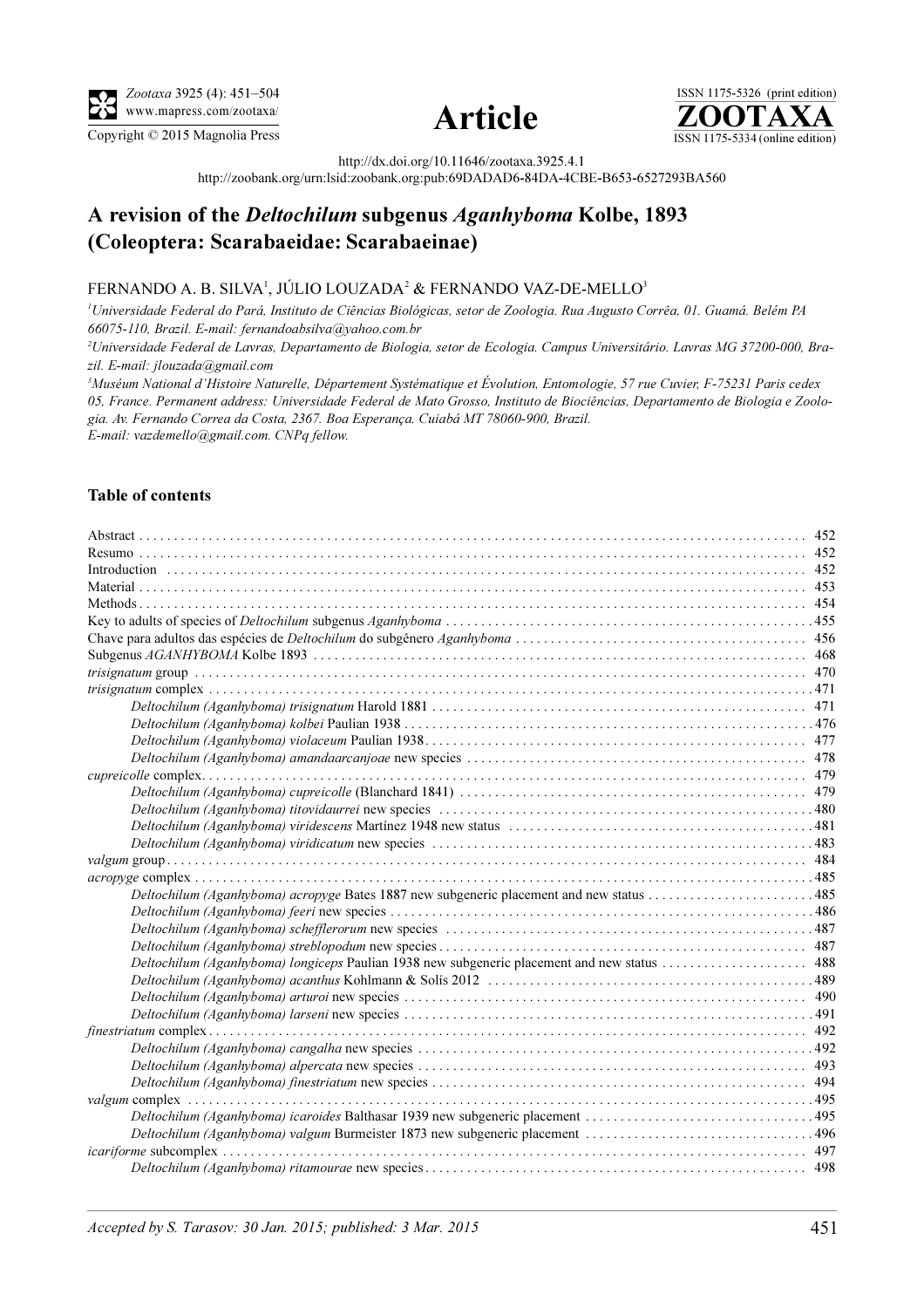# Abstract

The species of the *Deltochilum* subgenus Aganhyboma, endemic to Central and South America, are reviewed. The species have been divided into complexes, with a brief diagnosis presented for each. A key for identification of 26 currently recognized species is provided in English and Portuguese. Two major groups within the subgenus are recognized (trisignatum and valgum). The first is represented by species typically belonging to the subgenus Aganhyboma (Deltochilum  $(A)$ ) trisignatum, D.  $(A)$  kolbei, D.  $(A)$  violaceum, D.  $(A)$  cupreicolle and D.  $(A)$  viridescens new status) and three new species described here  $(D. (A.)$  amandaarcanjoae,  $D. (A.)$  viridicatum and  $D. (A.)$  titovidaurrei). The second group (valgum) is represented by: D.  $(A)$  valgum, D.  $(A)$  longiceps new status, D.  $(A)$  acropyge new status, D.  $(A)$  acanthus, D.  $(A)$  icaroides and D. (A.) icariforme), previously assigned to the subgenus Deltohyboma. Twelve new species are described for the valgum group (D. (A.) schefflerorum; D. (A.) streblopodum; D. (A.) feeri; D. (A.) larseni; D. (A.) arturoi; D. (A.) finestriatum; D. (A.) cangalha; D. (A.) alpercata; D. (A.) ritamourae; D. (A.) kolleri; D. (A.) paresi; D. (A.) subrubrum). A lectotype is designated for  $D$ . (A.) trisignatum and  $D$ . (A.) icariforme. A detailed literature review, synonymies, description, illustration of key morphological characters, data of the studied material and geographic distribution is provided for each species.

Key words: Systematics, dung beetles, millipede predators, Deltochilum, Aganhyboma

#### <span id="page-1-0"></span>Resumo

As espécies de *Deltochilum* do subgênero Aganhyboma, endêmico das Américas do Sul e Central, são revisadas. As espécies foram aqui organizadas em complexos, com uma breve diagnose apresentada. Uma chave para identificação de 26 espécies reconhecidas é apresentada em inglês e português. Dois grandes grupos dentro do gênero são reconhecidos (trisignatum e valgum). O primeiro representado pelas espécies pertencentes tipicamente ao subgênero Aganhyboma (Deltochilum (A.) trisignatum, D. (A.) kolbei, D. (A.) violaceum, D. (A.) cupreicolle e D. (A.) viridescens novo status) e três novas espécies descritas aqui (D. (A.) amandaarcanjoae, D. (A.) viridicatum e D. (A.) titovidaurrei). O segundo grupo (valgum) é representado pelas espécies: D. (A.) valgum, D. (A.) longiceps novo status, D. (A.) acropyge novo status, D. (A.) acanthus, D. (A.) icaroides e D. (A.) icariforme), pertencentes anteriormente ao subgênero Deltohyboma. Doze novas espécies são descritas para o grupo valgum (D. (A.) schefflerorum; D. (A.) streblopodum; D. (A.) feeri; D. (A.) larseni; D. (A.) arturoi; D. (A.) finestriatum; D. (A.) cangalha; D. (A.) alpercata; D. (A.) ritamourae; D. (A.) kolleri; D. (A.) paresi; D. (A.) subrubrum). Um lectótipo é designado para D. (A.) trisignatum e D. (A.) icariforme. Uma revisão de literatura detalhada, sinonímias, descrição, ilustração de importantes caracteres morfológicos, dados do material estudado e distribuição geográfica é apresentada para cada espécie.

Palavras-chave: Sistemática, rola-bosta, predadores de milípedes, Deltochilum, Aganhyboma

## <span id="page-1-1"></span>Introduction

The subgenus Aganhyboma was proposed by Kolbe in 1893 for species of Deltochilum (D. trisignatum Harold, D. cupricolle Blanchard, D. atrocoeruleum Kolbe [invalid name], D. signiferum Kolbe [invalid name]). However, he did not designate a type species. The characteristics on which Kolbe defined this subgenus were: medium body size; complete lateral elytral carina, extending the entire length of the elytra and separated from the epipleural carina; absence of anterior tarsi.

Shipp (1897) treated *Aganhyboma* as a genus and designated *D. trisignatum* as the type species. In the most recent revision of Aganhyboma by Paulian (1938), two new species (D. kolbei Paulian and D. violaceum Paulian)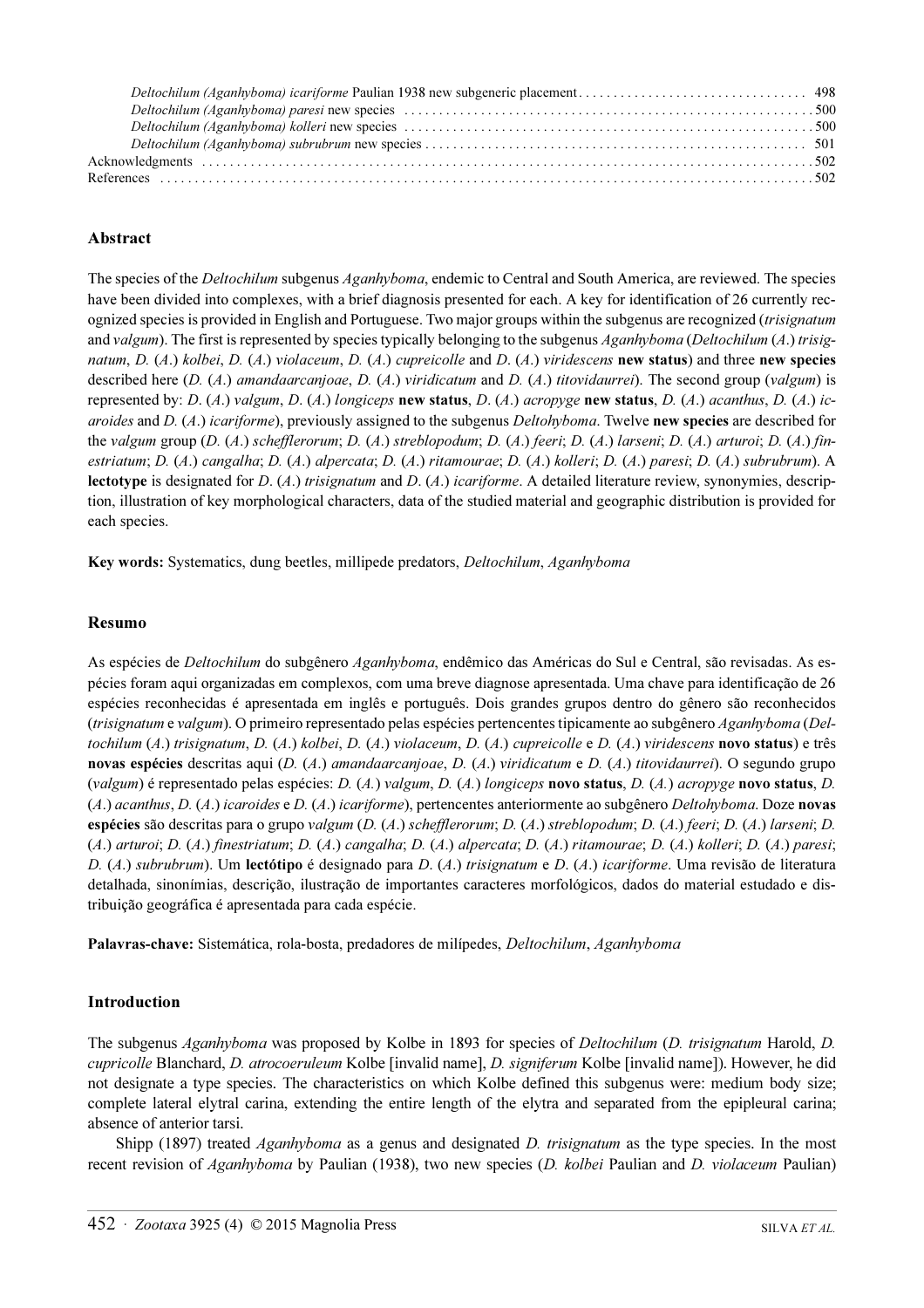François Génier, Fredy Molano, Jorge Arias, Jiří Hájek and Sergei Golovatch. We are endlessly thankfull to W. D. Edmonds, Jiri Zídek, Darren Mann, Sergei Tarasov for their valuable suggestions on the text of the manuscript and to Andrey Frolov for reviewing the English.

#### <span id="page-2-0"></span>References

- Balthasar, V. (1939) Megathoposoma n. gen. und neue arten der gattung Deltochilum Eschz. Casopis Ceskoslovenske Spolecnosti Entomologicke, 36, 5–19.
- Bates, H.W. (1887) Insecta. Coleoptera. Pectinicornia and Lamellicornia. Biologia Centrali-Americana, 2, 25–160.
- Bezděk, A. & Hájek, J. (2011) Catalogue of type specimens of beetles (Coleoptera) deposited in the National Museum, Prague, Czech Republic: Scarabaeidae: Scarabaeinae: Ateuchini and Canthonini. Acta Entomologica Musei Nationalis Pragae, 51, 349–378.
- Blackwelder, R. (1944) Checklist of the coleopterous insects of Mexico, Central America, the West Indies, and South America. Part 2. Bulletin of the United States National Museum, 185, 189–265.
- Blackwelder, R. (1973) Checklist of the scarabaeidae of Canada, United States, Mexico, Central America and the West Indies. Biological Research Institute of America Press, North Amer., Latham NY, 120 pp.
- Blanchard, E. (1845) Tribu des Lamellicornes. In: D'Orbigny, A, Blanchard, E. & Brulle, A. (Eds.), Voyage dans l'Amérique Méridionale. P. Bertrand, Paris, pp. 153–168.
- Bruch, C. (1911) Catálogo sistemático de los coleópteros de la República Argentina. Pars IV. Familias Lucanidae, Scarabaeidae (Coprini-Cetonini), Passalidae. Revista del Museo de la Plata, 17, 181–225.
- Burmeister, H. (1873) Lamellicornia Argentina. Stettiner Entomologische Zeitung, 34, 403–417.
- Cano, E.B. (1998) Deltochilum valgum acropyge Bates (Coleoptera: Scarabaeidae: Scarabaeinae): habitats and distribution. The Coleopterists Bulletin, 52, 174–178.
- Contreras, G. (1951) Catalogo de coleopteros colombianos. Revista de la Academia Colombiana de Ciencias Exactas, Físicas y Naturales, 8, 220–229.
- Eschscholtz, J.F. (1822) Entomographien. Vol. I. G. Reimer, Berlin, 128 pp.
- Escobar, F. (2003) Feeding habitats and distributional records of 11 species of Neotropical Scarabaeinae (Coleoptera: Scarabaeidae). The Coleopterists Bulletin, 57, 131–132. http://dx.doi.org/10.1649/642
- Génier, F. (2001) Note sur les espèces de Deltochilum Eschscholtz décrites en 1939 par V. Balthasar (Coleoptera: Scarabaeidae, Scarabaeinae). Fabreries, 26, 1–8.
- Gillet, J.J.E. (1911) Scarabaeidae: Coprinae I. In: Junk, W. & Schenkling, S. (Eds.), Coleopterorum Catalogus. W Junk, Berlin, pp. 1–100.
- Halffter, G. (1959) Etología y paleontología de Scarabaeinae. Revista Hispano-Americana de Ciencias Puras y Aplicadas, 19, 165–168.
- Halffter, G. (2003) Tribu Scarabaeini. In: Morón, M.-Á. (Ed.), Atlas de los escarabajos de México. Coleoptera: Lamellicornia. Familias Scarabaeidae, Trogidae, Passalidae y Lucanidae. Argania editio, Barcelona, pp. 21–43.
- Halffter, G. & Matthews, E.G. (1966) The natural history of dung beetles of the subfamily Scarabaeinae. Folia Entomologica Mexicana, 12–14, 1–312.
- Harold, E.V. (1869a) Scarabaeidae. In: Gemminger, M. & Harold, E. (Eds.), Catalogus Coleopterorum Huscusque Descriptorum Synonymicus et Systematicus. E. H. Gummi, Munich, pp. 979–1346.
- Harold, E.V. (1869b) Über coprophage lamellicornien mit besonderer berücksichtigung der pariser sammlungen. Coleopterologische Hefte, 5, 46–70.
- Harold, E.V. (1881) Einige neue coleopteren. Mittheilungen des Münchener Entomologischen Vereins, 4, 149–171.
- Heyne, A. (1900) pars 9: Scarabaeidae (Lamellicornia): Coprini. In: Heyne, A. & Taschenberg, O. (Eds.), 1893-1902, Die Exotischen Käfer in Wort und Bild. J. F. Schreiber, Esslingen & München, pp. 61.
- Howden, H.F. (1966) Notes on Canthonini of the "Biologia Centrali-Americana" and descriptions of new species (Coleoptera: Scarabaeidae). Canadian Entomologist, 98, 725–741. http://dx.doi.org/10.4039/Ent98725-7
- Howden, H.F. & Young, O.P. (1981) Panamanian Scarabaeinae: taxonomie, distribution and habitats (Coleoptera, Scarabaeidae). Contributions of the American Entomological Institute, 18, 1–204.
- Kohlmann, B. & Solís, A. (2012) New species and revalidations of scarab beetles (Coleoptera: Geotrupidae: Athyreini and Coleoptera: Scarabaeidae: Scarabaeinae) from Costa Rica and Panama. Zootaxa, 3193, 28–52.
- Kolbe, H.J. (1893) Beiträge zur kenntniss der mistkafer, Lamellicornia onthophila. Stettiner entomologische Zeitung, 54, 188–202.
- Lane, F. (1946) Sôbre os tipos e a sinonímia de alguns Canthonini (Col. Scarabaeidae). Papéis Avulsos do Departamento de Zoologia, 7, 171–179.
- Lane, F. (1947) Sôbre os tipos e a sinonímia de alguns Canthonini (Col. Scarabaeidae). Parte II. Papéis Avulsos do Departamento de Zoologia, 8, 109–121.